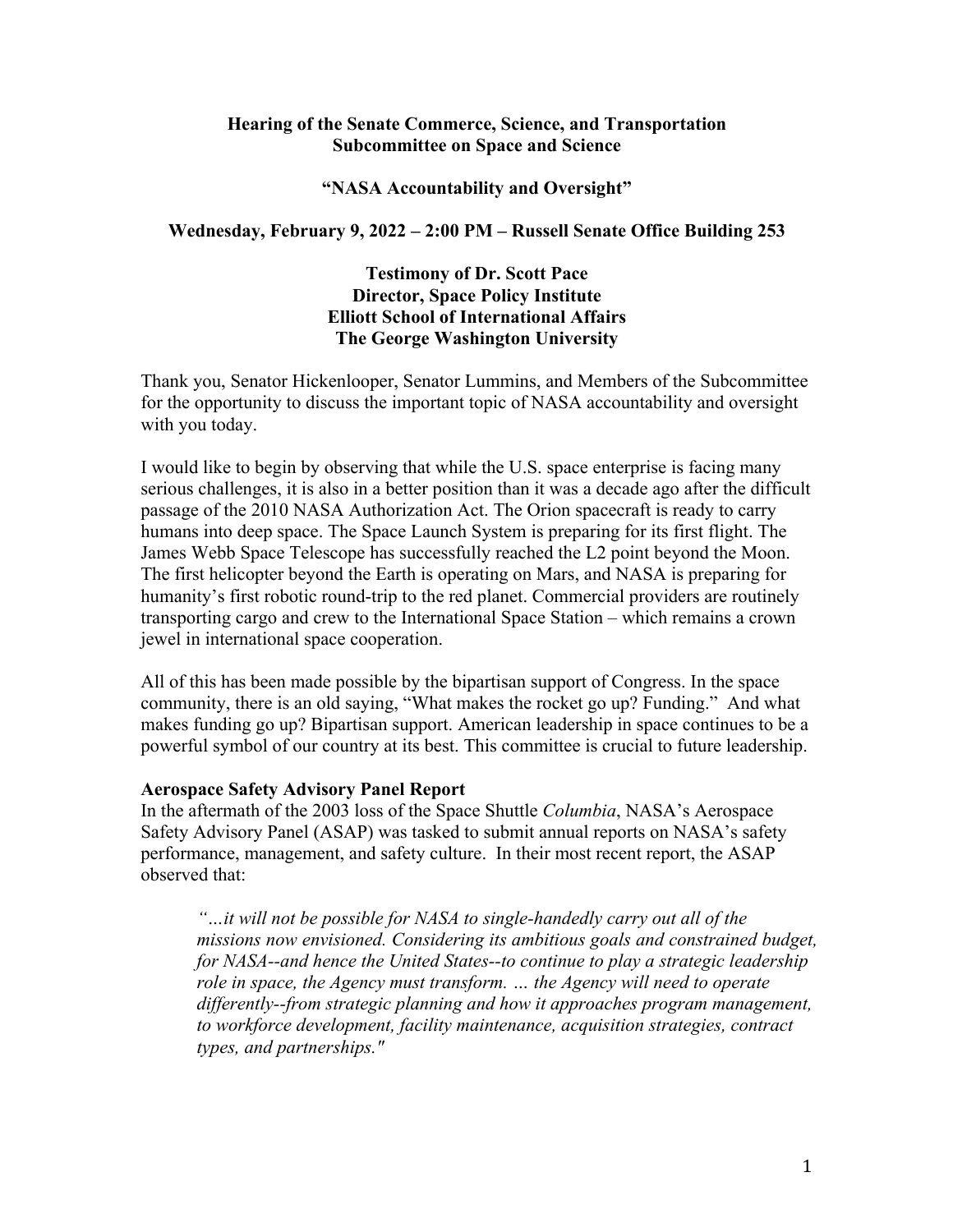This is not a new observation as it has long been recognized that future U.S. human space exploration efforts would be unlikely to duplicate either Apollo or the Space Shuttle experiences. The 2017 Space Policy Directive 1 directed NASA to:

*"Lead an innovative and sustainable program of exploration with commercial and international partners to enable human expansion across the solar system and to bring back to Earth new knowledge and opportunities. Beginning with missions beyond low-Earth orbit, the United States will lead the return of humans to the Moon for long-term exploration and utilization, followed by human missions to Mars and other destinations."*

SPD-1 recognized the centrality of commercial and international partners, which made the coming new era of space exploration and development different from those of the past. NASA is still in the process of working out what this new era means for how it manages programs and holds itself accountable to the Congress and the President. In examining current NASA management of human space flight development programs, the ASAP was critical of what it sees as a:

*"…disaggregated, decentralized program structure between SLS, EGS, and Orion, with the view that it is a manageable alternative to the familiar and effective program framework that served it well for the Apollo, STS, and ISS programs, … In effect, NASA has accepted the disaggregated program structure as normal, and is now propagating this structure as a preferred business and risk management model, even though it is essentially an untried approach for an integrated systems engineering effort of this magnitude and complexity."*

I believe the ASAP makes a crucial observation here that has implications for NASA mission success and how the Congress should oversee the Agency and hold it accountable for public resources. However, I do not believe the choice is between doing nothing or replicating earlier government-industry conditions.

### **The Role of Government**

For the most of the space age, governments determined what they wanted and then built hardware in government facilities or contracted with industry – specifying requirements to industry. With the strong growth of commercial space industries over the past two decades, NASA has the opportunity to buy commercial goods and services to achieve its missions. In fact, national space policies have long encouraged NASA to do so, to "the maximum extent practicable."

As with commercial firms, NASA needs to make "build or buy" decisions – on what capabilities to perform in-house and what capabilities should be outsourced to other government agencies, the commercial sector, and international partners. The scale and scope of NASA missions, combined with its relatively small budget, means that "build or buy" decisions represent major strategic choices. The Agency needs to exploit and leverage private sector capabilities such as launch, satellite production, communications, remote sensing, ground networks, and information services as much as possible. As a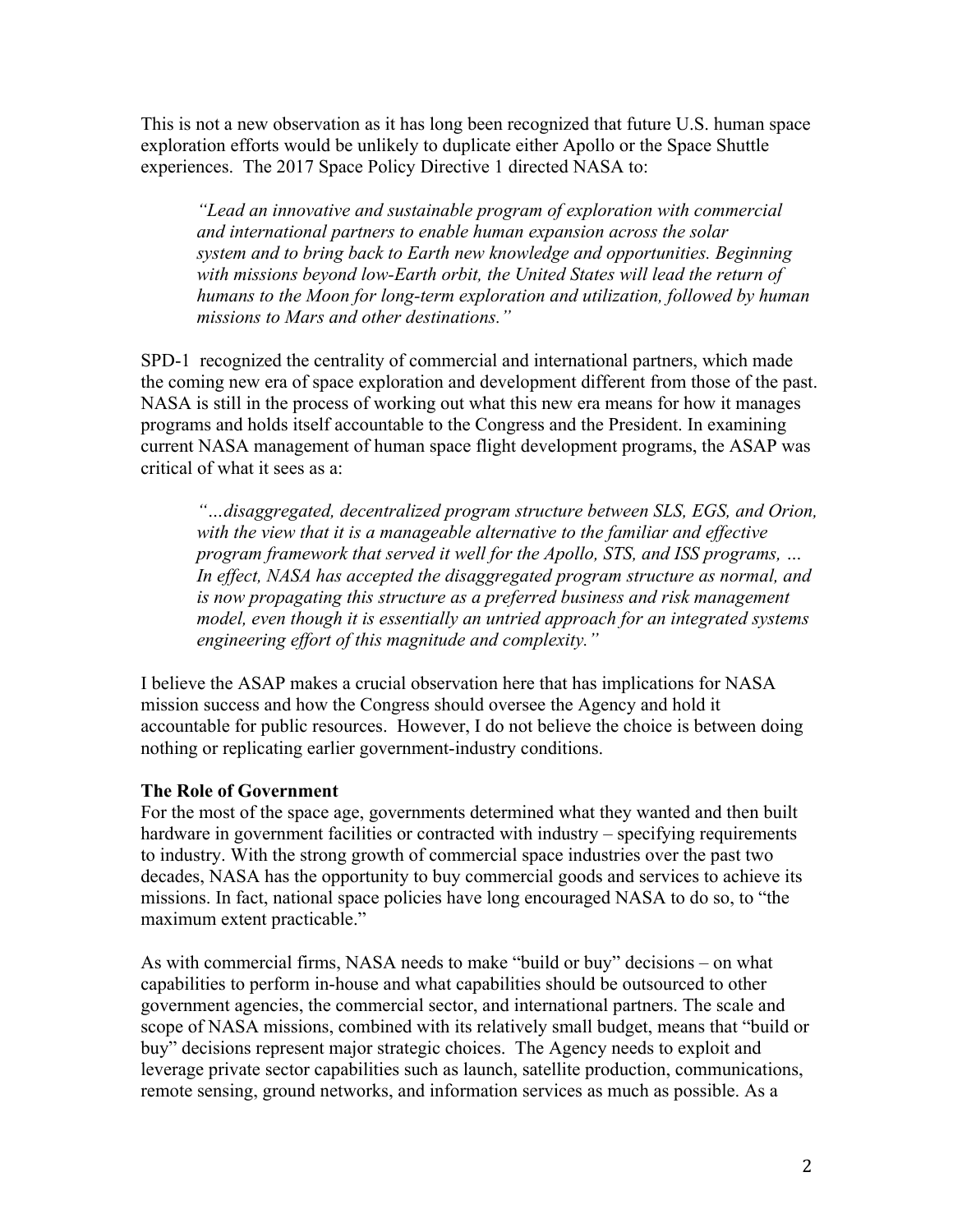basic rule, if NASA can buy or adapt an existing commercial service, it should. The commercial sector is a key strategic advantage for the United States. By exploiting the scale and scope of private sector activities relevant to space, the United States can outpace and out-innovate competitors and adversaries.

Relying on the commercial sector does not mean that NASA can outsource its responsibilities for mission success or being a steward of taxpayer monies. As a cautionary example, in the 1990s, the Department of Defense introduced an acquisition reform that was intended to reduce the cost and speed the delivery of major weapons systems, including major national security space systems. Known as Total System Performance Responsibility (TSPR or "tiss-per"), this reform removed many reporting requirements from contractors and allowed them to make trade-offs in how to best meet operational requirements. The government's role was focused on program direction, financials/budgeting, requirements determination, contract management, and security.

While plausible in theory, and successful on a few programs, overall it was a cost and schedule disaster as contractors struggled with systems engineering, trades among competing requirements, and managing technical risk. Under TSPR, the government was supposed to have a close "insight" role – rather than exercising "oversight" – but the necessary close working relationships with industry often did not occur and overall program performance suffered. One of the lessons from TSPR is that the government must retain technical expertise to be a good customer. In particular, the government needs to have strong system engineering skills in order to conduct "insight" as well as more traditional "oversight" functions.

When NASA began the commercial crew program, it faced a dilemma on how it would work with industry. Imposition of traditional human-rating certification processes would limit potential innovations and cost savings. On the other hand, there was no track record of successful operations to assure NASA that its astronauts would be safe. When NASA chose to fly astronauts on Russian boosters, clearly not built to NASA specifications, those boosters had demonstrated several hundred successful flights. The answer for commercial crew development was for NASA to have insight into the vehicles being built, but to a level that was far deeper than for Russian boosters, as hundreds of design decisions and trade-offs had to be made before the first flight. While the risks were great, NASA developed the kind of close partnership with industry that had not occurred with many TSPR-era programs.

Today, NASA aims to move beyond the experiences of commercial crew and cargo. Those programs were challenging, but bounded to the provision of safe and reliable services to the International Space Station. For the Artemis program, NASA has traditional "programs of record" such as Orion and the Space Launch System, while it seeks to develop the Human Landing System (HLS) as a public-private partnership. In the latter case, private firms are asked to commit significant resources of their own and NASA requires deep insight for crew safety. The HLS is not merely a continuation of the commercial crew/cargo model, however. It represents a larger role of the private sector in creating the larger architecture of human spaceflight beyond low Earth orbit. It is part of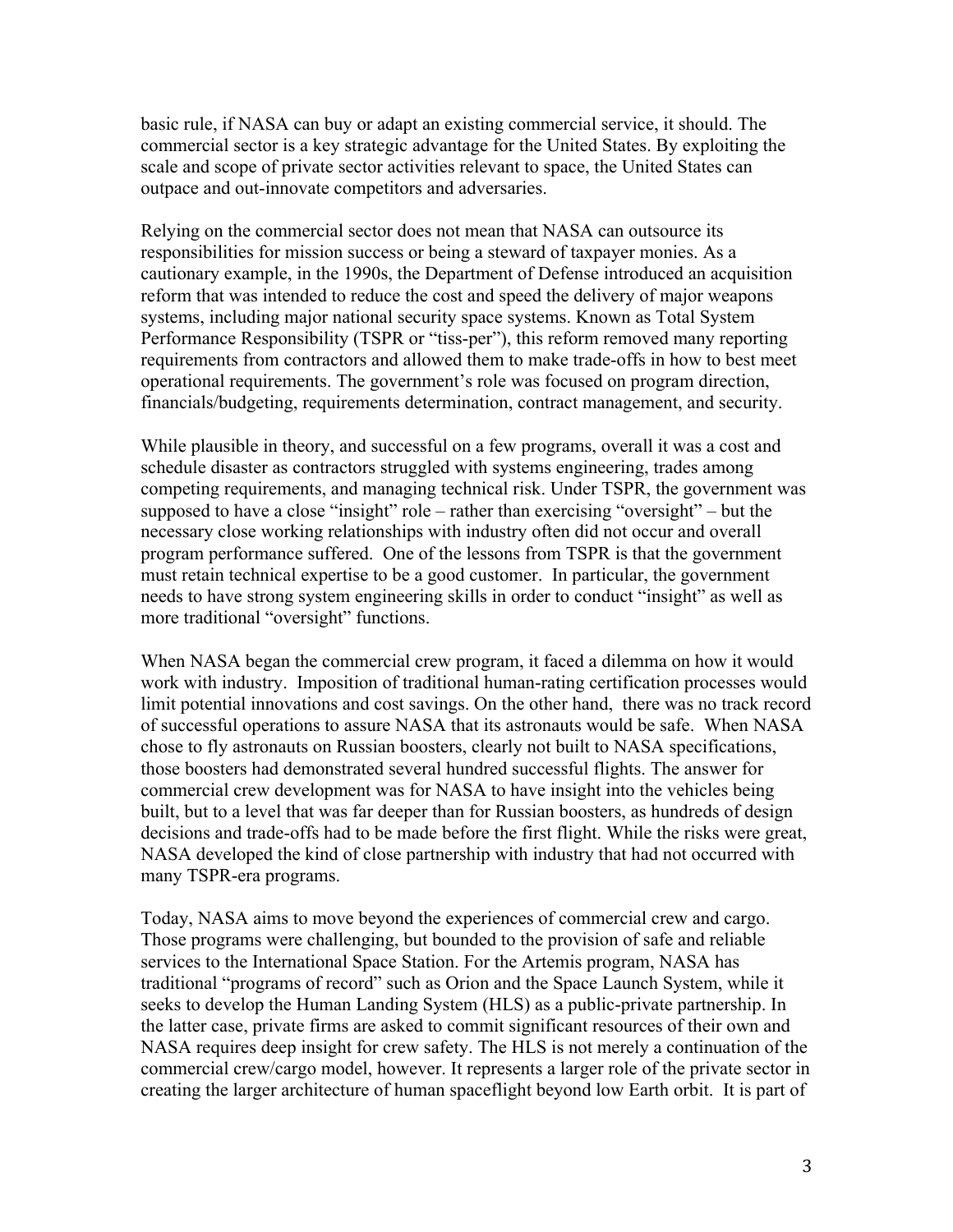this "disaggregated" approach that raises ASAP concerns about how Artemis will be managed and executed.

The evolution of U.S. international space cooperation provides an analogy to what is occurring today. The Apollo program was a U.S.-only endeavor, intended to demonstrate what the United States alone could do. The Space Shuttle was also a U.S. program that includes international augmentations, such as the robotic arm and a Spacelab. The Space Station began in a manner similar to the Shuttle, but became an international partnership with the addition of Russia in 1993. Today, non-binding fora such as the International Space Exploration Coordination Group are where international space agencies share their ideas and plans for deep space exploration. In the specific case of Artemis, the United States has not been telling other countries what it requires from them, but inviting them to participate in the foundational planning discussions, creating interoperable standards and protocols, and proposing what they want to contribute. U.S. leadership today is about getting others to want to join us rather than going alone. Similarly, for the commercial sector, NASA should encourage industry to join and augment space exploration and development efforts. NASA should be open to new ideas and proposals from outside the Agency.

# **Adapting NASA to a New Era of Exploration**

The challenges NASA faces in delivering on the Artemis program, transitioning low Earth orbit operations after the International Space Station ends, and integrating international and commercial capabilities into efforts to better understand the Earth, are immense. NASA's budget has recently increased in real terms, but has not yet recovered from the reductions experienced after the end of the Cold War. But perhaps the greatest risks for NASA are in the quality and skills of its workforce.

The management challenges ahead are just as serious as the technical challenges. Unlike Apollo, which built multiple vehicles to accomplish a particular mission, or Shuttle and Station, which were singular capabilities used for multiple missions, Artemis requires multiple capabilities for multiple missions, with the involvement of international and commercial partners. These partners are not mere subcontractors, but will be engaged in space activities of their own at widely varying scales – from hitchhiker cubesats, to pressurized rovers on the lunar surface.

The good news is that the U.S. space industrial base is more capable, sophisticated, and agile than ever before. The difficulty is that NASA has not been able to fully capture, grow, and retain the people with the necessary skills to manage complex, multi-partner programs. The Science Mission Director has done relatively well with projects of varying sizes, and in-house opportunities for research, developing new missions, and conducting operations. Human spaceflight has been good at research and operations, but the decades long time-scales for development have meant fewer opportunities for NASA engineers and managers to train and prove themselves on flight projects (as distinct from just flight operations).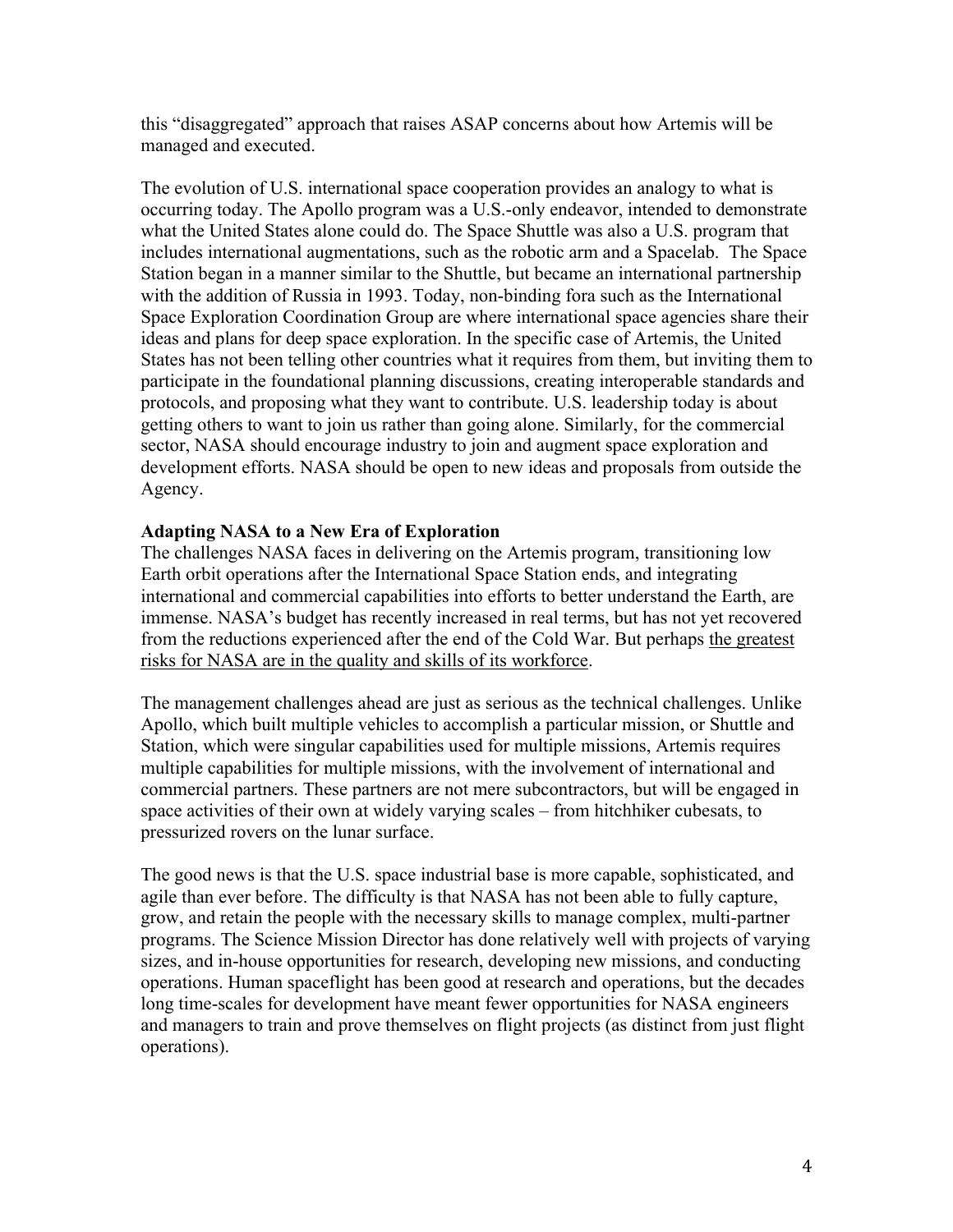NASA lacks a world-class systems engineering and integration (SE&I) capacity for large scale developments. In particular, this is a problem given the challenges NASA has in conducting long-term, sustainable, and multi-stakeholders endeavors. SE&I activities within separate projects (e.g., Space Launch System, Orion, Exploration Ground Systems, Gateway) are generally good. However, cross-system integration or "enterprise integration" has been lacking. There have been efforts to stand up a separate SE&I organization in recent years. However, it lacked proper "top cover" to address culture issues, resources, purpose or integration with the Centers. NASA has lost much of its enterprise SE&I capability and should consider creating an enterprise SE&I capability near NASA Headquarters, supplemented by Federally Funded Resource and Development Center (FFRDC) and leading industry resources. The would be similar to the successful "Bellcom" model used during the Apollo program.

There is nothing in the current Federal Acquisition Regulations, or in the tools available through Other Transaction Authorities and Space Act Agreements, that necessitates slow and rigid acquisition decision-making. Barriers arise from culture and management practices, often in response to historical problems, not the law itself. Leadership by capable and confident managers, with real-world experience and political top cover, can still make a difference. Leadership is necessary to creating a sense of urgency and regular flight test opportunities that can clarify which decisions need to be made and when. If there is not a sense of urgency and regular, real-world feedback in the service of national objectives, the natural tendency of organizations is to prioritize their own internal incentives. This is how you get proposed strategies like "capability-driven evolution" where the Agency gets around to conducting missions with whatever it has on-hand, however long it takes.

Competency and confidence in leaders can only partly be taught. It is most effectively grown through experiences, particularly in flight test and real missions. There is no substitute for learning humility from hardware. Again, the space science community and commercial communities have been able to do this through a regular cadence of development programs. The Space Development Agency is leveraging the skills of commercial satellite builders and launches through a steady cadence of spiral developments. The task for NASA is not just in getting the right human capital for the Artemis program, but in ensuring the development of talent and career paths commensurate with a competitive global space industry. This task also applies to other parts of the Agency that impact development, such as the Office of the Chief Engineer (OCE), and the Office of Safety and Mission Assurance (OSMA), to ensure they are just as capable and on the same page with Exploration Systems Development.

#### **Recommendations for NASA Headquarters**

NASA Headquarters is where the policy and technical leaderships meet. It is where the needs of the field centers are balanced with the needs of the Mission Directorates. And it is the linkage point between NASA and its stakeholders in the White House and the Congress. The Office of the Administrator needs its own access to independent studies and analysis teams that can perform architecture trades, cost and schedule analysis, budget trades, and program/project reviews. As a former head of Program Analysis and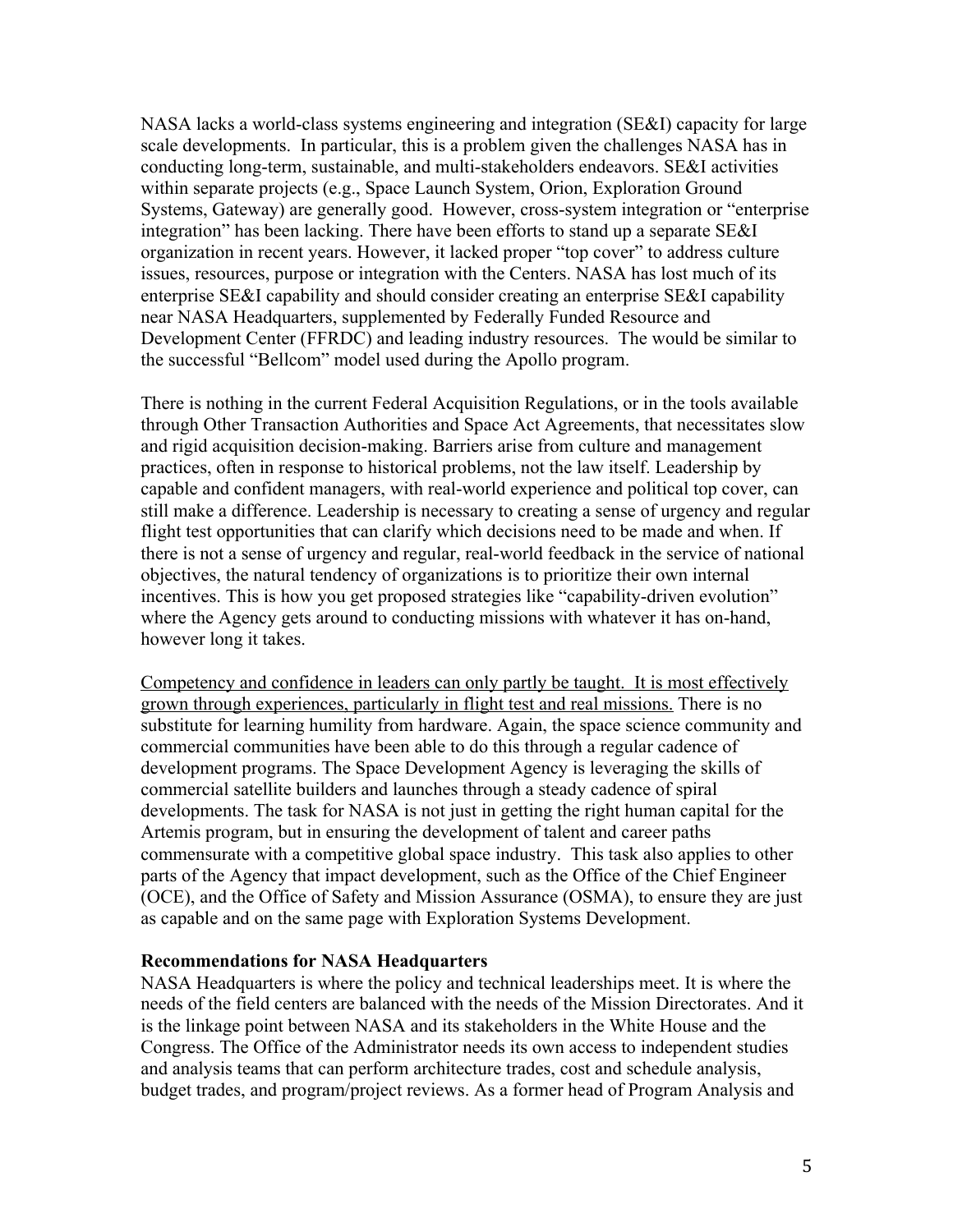Evaluation (PA&E), I am partial to having a PA&E and the associated Agency governance model, but results can be achieved in other ways. The important thing is responsive support to the Administrator and his or her leadership team with the best, most objective advice possible.

An immediate priority for the Agency, and not just the Exploration Systems Development Mission Directorate, would be an architecture study and campaign plan encompassing NASA activities from low Earth orbit to the lunar surface for the next 10- 15 years. When Mike Griffin became Administrator, one of the first tasks PA&E was given was an Exploration Systems Architecture Study (ESAS) to determine how we would go from completing the ISS and ending the Shuttle program to landing humans on the Moon and building the capability to go to Mars. One can argue about the content that became the Constellation program, but we had a detailed understanding of the performance requirements, technical risks, costs, and schedule drivers for returning to the Moon and enabling human missions to Mars.

I am not suggesting a return to the Constellation architecture, which was optimized for a particular time and place. I am, however, arguing for having that kind of detailed understanding and insight to make sound decisions about where NASA will exercise direct oversight and where it will rely on others. For example, the HLS is being developed as a public-private partnership – a decision I supported while in government and a decision I support today. However, it was disappointing that there were insufficient funds for two awards. ISS experiences such as the *Columbia* accident, reliance on Russian launchers, and the development of commercial cargo and crew capabilities, have driven home the value of "dissimilar redundancy" in operating complex space facilities. Having such redundancy is valuable and even worth paying a premium for, as opposed to relying on a single supplier. In practical terms, however, NASA cannot pay an arbitrarily high premium. If a second HLS source cannot be found by market competition, then the Agency will need to consider using more traditional contracting.

Regardless of whether NASA is exercising oversight or insight, it is critical for Level 1 systems engineering responsibility to be held at Headquarters, along with cost reserves (also termed unallocated future expenses), and milestone approval authority. In this regard, the Apollo form of management and systems engineering is a "best practice" that can be tailored to include new relationships with commercial and international partners. In the early days of a development program, it may even be necessary to hold Level 2 requirements at Headquarters until the field centers demonstrate they can take on that responsibility. Personnel in senior technical management positions should have "gotten their hands dirty" during their careers, with responsibility for delivering products, and making tradeoffs involving cost, risk, schedule, and performance. As in the Military Services, experiences as a pilot or operator do not directly translate into development and acquisition expertise as the cultures are vastly different.

The central need is for a strong systems engineering capability in human spaceflight, tight control of high-level requirements and interoperability standards, and the ability to do technical, cost, schedule, and risk trades within the Agency. With this in mind, I would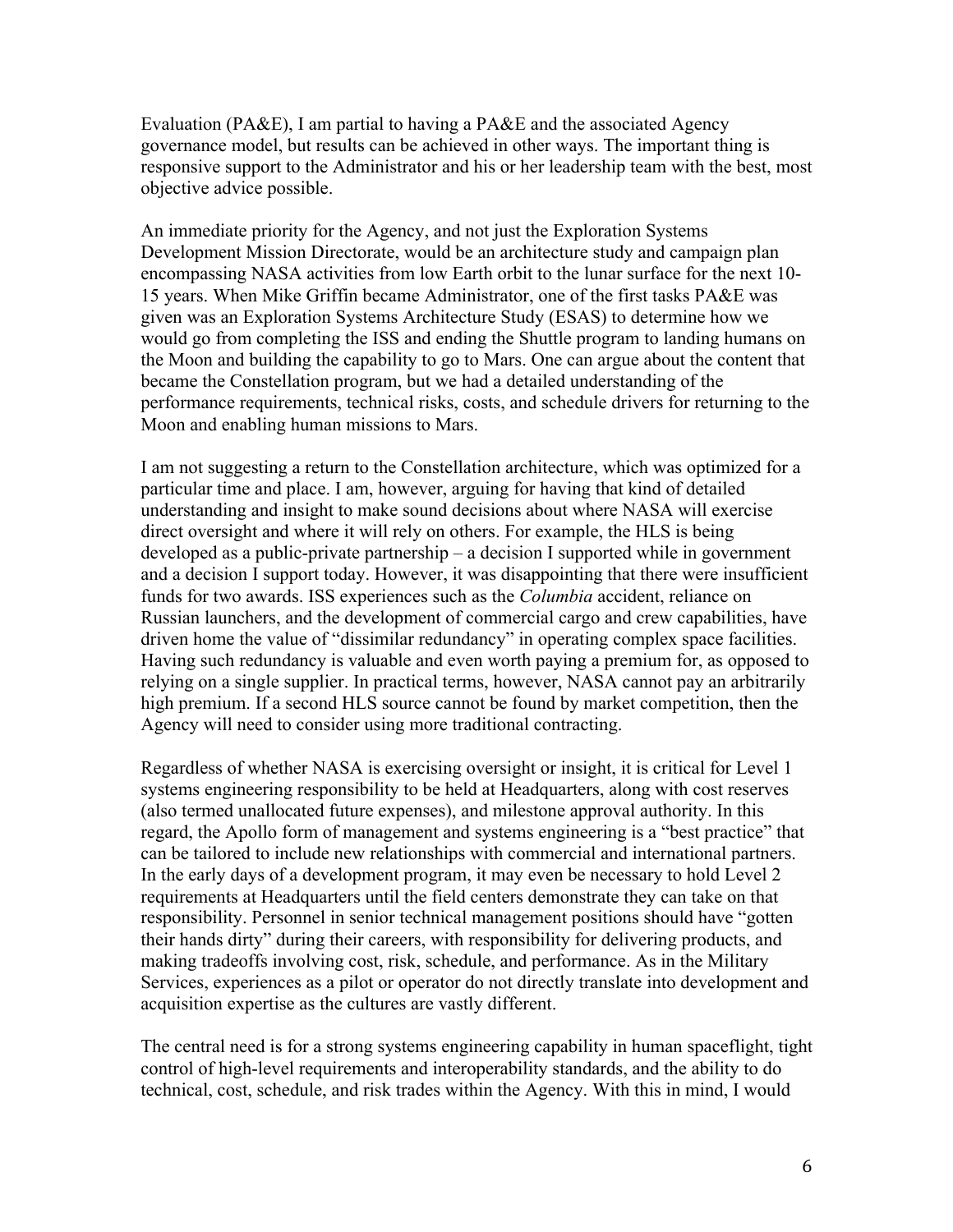recommend that NASA adopt a form of the Apollo program management approach rather than the Shuttle/Space Station approach. Technical authority should not be delegated to the Centers as this introduces unneeded layers of bureaucracy, costing both time and money. The Associate Administrator for Exploration Systems Development should be accountable for exercising overall architecture development and implementation with approval at the senior Agency level. This in turn requires an integration function at Associate Administrator level for developing requirements and assuring program requirement/verification alignment.

I would also expect the Associate Administrator for Exploration Systems Development to have a direct line to the Chief Engineer and Chief Safety and Mission Assurance Officer for day-to-day Mission Directorate activities and decisions. These individuals should have delegated technical authority to act and obtain immediate support across entire Agency whenever needed. While acknowledging the valuable flexibility of remote working, the OCE and OSMA leadership need to be resident at NASA Headquarters and readily available for resolving agency-level issues.

Returning to my earlier comment on the need for an integrated architecture and exploration campaign plan, such a document is important not only for NASA but for NASA's stakeholders in the White House, Congress, U.S. industry, and the international community. This was something NASA was tasked to create by the National Space Council in the past administration. While plans for the first Artemis missions were provided, I did not see a plan comparable to what we had for Constellation. An integrated exploration campaign plan does not have to be perfect. It must be open to discoveries as we learn along the way. Near term endeavors, e.g., returning to the Moon, should be very detailed, while the plan to achieve a sustainable lunar exploration program will be less detailed but provide stakeholders a framework of goals and strategies against which milestones can be assessed. The plan should convey a sense of urgency with periodic and frequent flight test opportunities that are aggressive but achievable to: (1) show progress to stakeholders; and (2) provide the NASA workforce meaningful development that instills confidence while retiring risk. This is similar to the approach of the Apollo program.

### **Why it Matters**

NASA authorizations and appropriations are political choices – a reflection of what we value about space exploration as a society. In today's environment, sustaining discretionary expenditures for civil space exploration will be challenging unless there is a clear rationale linking such efforts to broader national interests that can be supported in a bipartisan manner over many years. The seemingly separate threads of human, robotic, civil, commercial, and national security space activities are in fact deeply intertwined with each other, both politically and technically. A multinational program to explore the Moon, as a first step, is both a symbolic and practical means of creating a broader international framework for space cooperation with benefits for security, diplomacy, and the economy.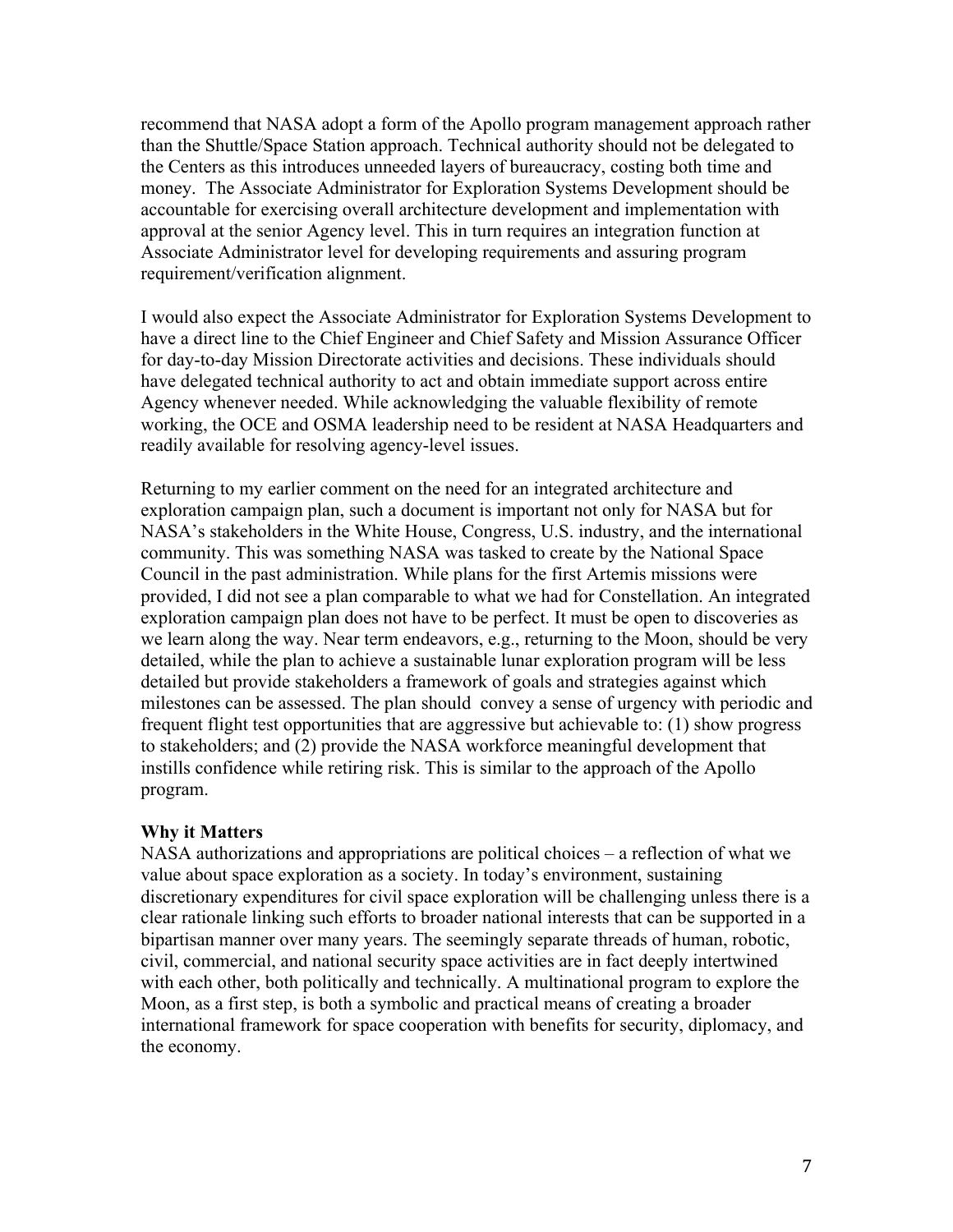While at the National Space Council, we developed a document to explain the overarching rationale for the various Executive Orders, Space Policy Directives, and the National Space Policy. This document, "A New Era for Space Exploration and Development" might be thought of as similar to a conference report that explains legislation in more detail. With your permission, I would like to close with a quote:

*Establishing U.S. capabilities to operate routinely in cis-lunar space and beyond will deliver strategic assets not only for ourselves, but for all like-minded nations who share our values – liberty, democracy, the rule of law, and free market economic principles. Exploration is fundamental to the American spirit, and space exploration is the modern embodiment of early frontier expeditions. It is the next step in a never-ending quest to explore and develop the unknown, while securing benefits for the American people.* 

*Space exploration and development are not confined to one-time missions or any single destination. Rather, the effort described here is one of continually expanding human activity beyond the Earth. Close to home, the United States will encourage commercial activities to lower the public burden of maintaining and enhancing space capabilities. As the United States journeys into deep space again, it will do so with commercial and international partners as they are willing to participate and capable of participating. At the frontiers of exploration, the United States will continue to lead, as it has always done, in space. If humanity does have a future in space, it should be one in which space is the home of free people.* 

Thank you for your attention. I would be happy to answer any questions you might have.